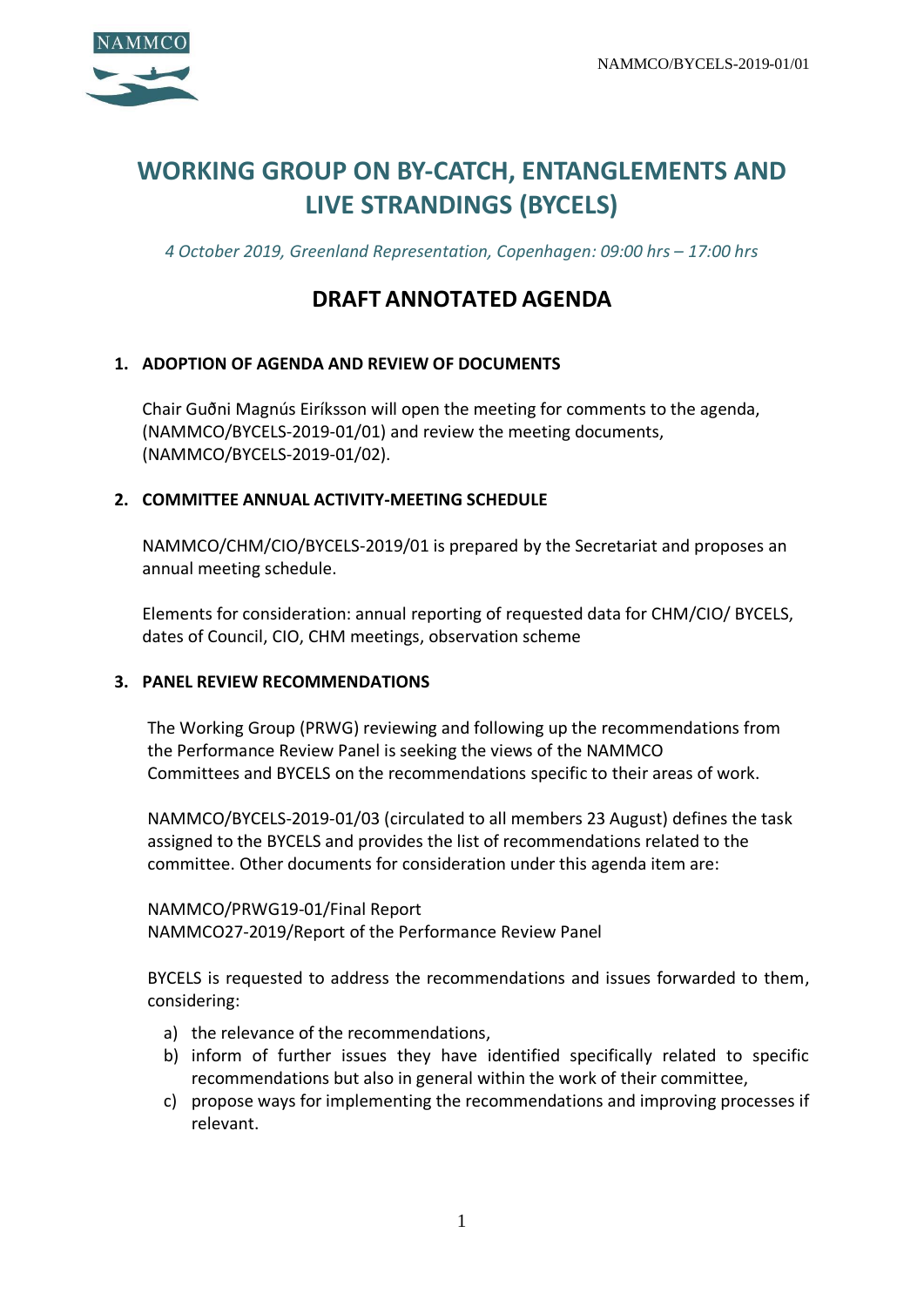

The Committees' views will represent an important input to the PRWG formulation of follow up actions to be forwarded to Council.

# **3.1 Recommendation pertaining to area 7 in document NAMMCO/BYCELS-2019-02/03 on procedure for website updating**

The website is the most important visibility and outreach tool in NAMMCO. Procedures for ensure accurate and updated information should be developed. Committees should be the guarantee of the quality of its content through a review of content. One proposal to ensure this may be to include such a review as a standing agenda item once a year.

# **3.2 Recommendations pertaining to area 1 and 3 in document NAMMCO/BYCELS-2019-02/03 on data quality**

This recommendation deals with data storage, data quality and data sharing. BYCELS has already started this process and the item will be dealt with under agenda item 4.

#### **4. DATABASE, DATA REQUIREMENTS AND DEADLINES**

COUNCIL 27 endorsed the recommendation of extending the current NPR to include the annual data reporting from CHM/CIO/BYCELS.

NAMMCO/CHM/CIO/BYCELS-2019/02 represents the excel file describing the committees data needs. The current document is based on what has been agreed by the committee up to Council 27.

Current deadline for submission of NPR is 1 March. To accommodate CHM/CIO/BYCELS it is suggested to change this to 1 February. This would then place the annual meeting of CHM somewhere in February.

On the issue of developing a proper database with the Secretariat as depository, Council did not discuss it and no decision was taken.

BYCELS is expected to finalise the description and categories of data that member countries will be requested to submit and agree on deadline for annual submission of the data.

### **5. GUIDELINES**

BYCELS has agreed to develop guidelines on

- How to euthanise live stranded animals
- How to take samples from stranded animals
- How to disentangle in the Arctic